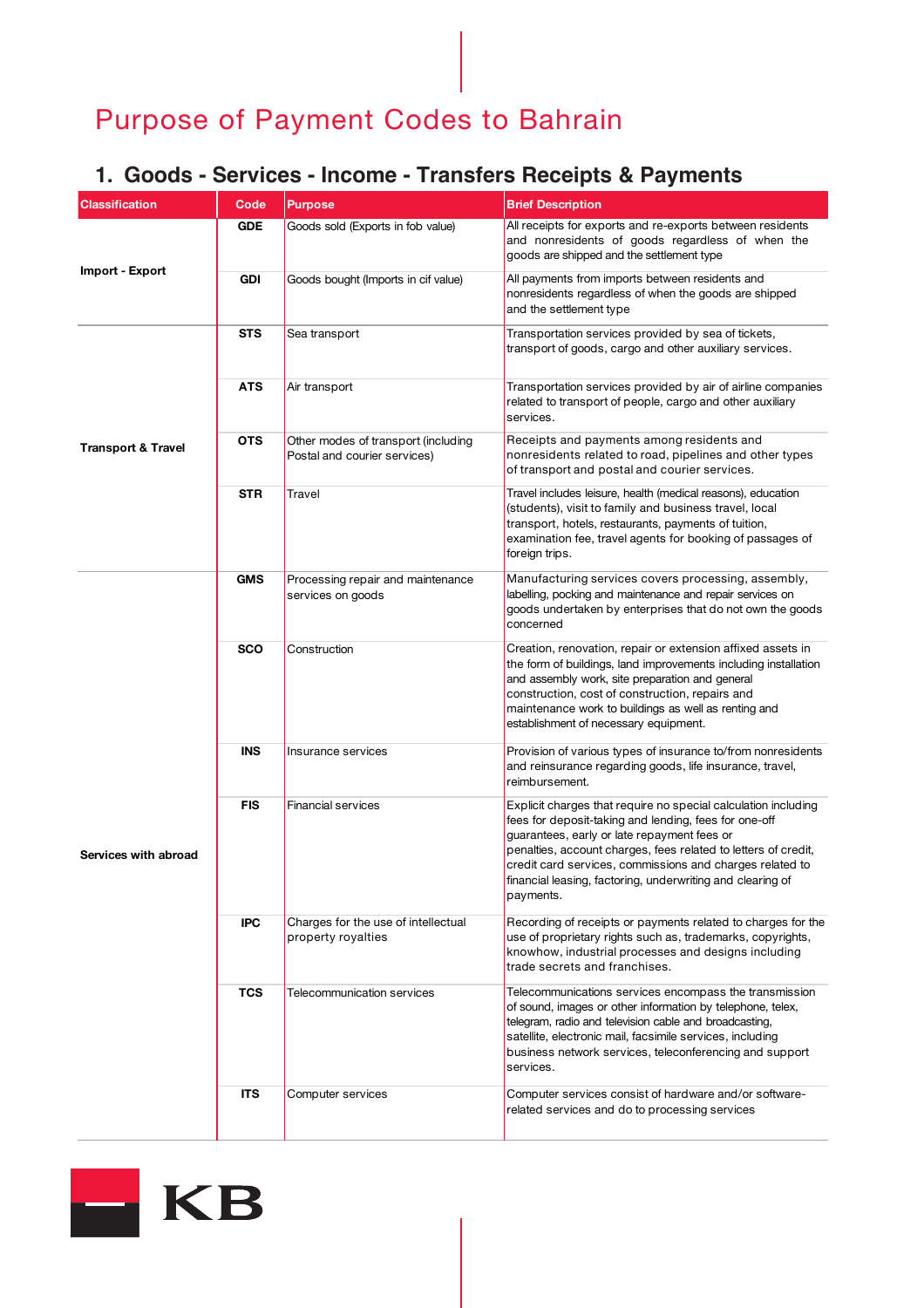| <b>Classification</b> | Code       | <b>Purpose</b>                                               | <b>Brief Description</b>                                                                                                                                                                                                                                          |
|-----------------------|------------|--------------------------------------------------------------|-------------------------------------------------------------------------------------------------------------------------------------------------------------------------------------------------------------------------------------------------------------------|
| Services with abroad  | <b>IFS</b> | Information services                                         | Information services comprise news agency services,<br>database services both online and through magnetic,<br>optical or printed media and web search portals.                                                                                                    |
|                       | <b>RDS</b> | Research and development services                            | Services that are associated with basic research, applied<br>research and experimental development of new products<br>and processes.                                                                                                                              |
|                       | <b>PMS</b> | Professional and management<br>consulting services           | Includes legal services, accounting, management consulting,<br>managerial services and public relations services,<br>advertising, market research and public opinion polling<br>services.                                                                         |
|                       | <b>TTS</b> | Technical, trade-related and other<br>business services      | Includes architectural, engineering, scientific and other<br>technical services, waste treatment and de-pollution,<br>agricultural and mining services, operating leasing services,<br>trade-related services, other business services not included<br>elsewhere. |
|                       | <b>PRS</b> | Personal, cultural, audiovisual and<br>recreational services | Personal, cultural and recreational services are education<br>services, health services, heritage and recreational services<br>and other personal services.                                                                                                       |

#### **2. Assets**

| <b>Classification</b>             | Code       | <b>Purpose</b>                          | <b>Brief Description</b>                                                                                                                                                                                                                                                                               |
|-----------------------------------|------------|-----------------------------------------|--------------------------------------------------------------------------------------------------------------------------------------------------------------------------------------------------------------------------------------------------------------------------------------------------------|
| Interest & Profits with<br>abroad | <b>IGD</b> | Dividends intragroup                    | Include receipts and payments in the form of dividends<br>to/from abroad that resident investors receive from enterprises<br>abroad to which they participate with percentage more<br>than 10% at their share capital. If the exact percentage is<br>not known the intra-group would be accepted.      |
|                                   | <b>IID</b> | Interest on debt intragroup             | Recording of interest as investment income on external<br>financial assets that resident investors receive from<br>enterprises abrood to which they participate with<br>percentage more than 10% at their shore capital. If the<br>exact percentage is not known the intra-group would<br>be accepted. |
|                                   | <b>PIP</b> | Profits on islamic products             | According to islamic banking definitions, for example<br>sukuks.                                                                                                                                                                                                                                       |
|                                   | <b>PRR</b> | Profits or rents on real estate         | Rent covers income receivable for putting natural<br>resources at the disposal of a nonresident institutional<br>unit.                                                                                                                                                                                 |
|                                   | <b>DOE</b> | Dividends on equity not intragroup      | Include receipts and payments in the form of dividends<br>to/from abroad that resident investors receive from<br>enterprises abroad to which they participate with<br>percentage less than 10% at their shore capitol or not<br>in the some group                                                      |
|                                   | <b>ISH</b> | Income on investment funds shares       | Investment income attributable to collective investment fund<br>shareholders, including mutual funds and unit trusts.                                                                                                                                                                                  |
|                                   | <b>ISL</b> | Interest on securities more than a year | Interest from residents that hold securities of maturity more<br>than a year issued by nonresidents and the opposite                                                                                                                                                                                   |
|                                   | <b>ISS</b> | Interest on securities less than a year | Interest from residents that hold securities of maturity less<br>than a year issued by nonresidents and the opposite.                                                                                                                                                                                  |
|                                   | <b>IOL</b> | Income on loans                         | Interest of loans between enterprises not belonging<br>to the same group.                                                                                                                                                                                                                              |

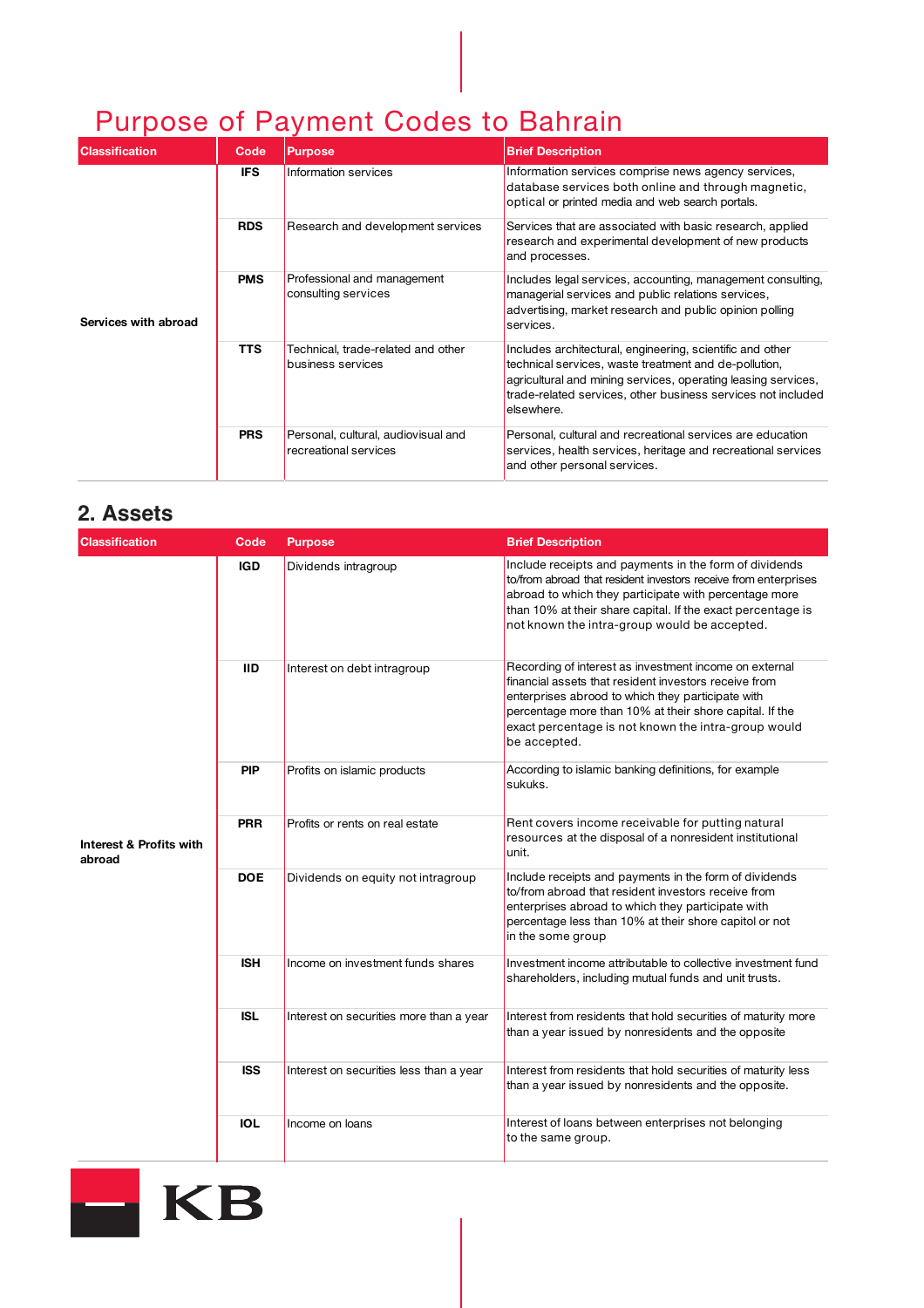| <b>Classification</b>                                                                                                                | Code       | <b>Purpose</b>                                                                                                                                                                                                                                    | <b>Brief Description</b>                                                                                                                                                                                                                                                                                                                 |
|--------------------------------------------------------------------------------------------------------------------------------------|------------|---------------------------------------------------------------------------------------------------------------------------------------------------------------------------------------------------------------------------------------------------|------------------------------------------------------------------------------------------------------------------------------------------------------------------------------------------------------------------------------------------------------------------------------------------------------------------------------------------|
| Interest & Profits with<br>abroad                                                                                                    | <b>IOD</b> | Income on deposits                                                                                                                                                                                                                                | Receipts of income from financial institutions<br>nonresidents for the accounts of residents and payments<br>of income from resident financial institutions for accounts<br>of nonresidents.                                                                                                                                             |
|                                                                                                                                      | <b>GOS</b> | Government goods and services<br>embassies etc                                                                                                                                                                                                    | Included are all transactions in both goods and services<br>by enclaves such as embassies, consulates, military<br>bases and internationol organizations with residents in<br>the economies in which the enclaves are locoted.                                                                                                           |
| Government                                                                                                                           | <b>GRI</b> | Government related income taxes,<br>tariffs, capital transfers, etc.                                                                                                                                                                              | Receipts and payments of transfers of Bahrain<br>government to and from nonresidents related to taxes<br>on products, on income, wealth and capital gains, subsidies<br>on products, social contributions, social benefits,<br>investment grants and donations.                                                                          |
| <b>Personal</b>                                                                                                                      | <b>CHC</b> | Charitable Contributions (Charity<br>and Aid)                                                                                                                                                                                                     | Humanitarian aid, military assistance, contributions to<br>international organization apart from loans, in cash or in kind,<br>between the governments of different countries or between<br>governments and international organizations.                                                                                                 |
|                                                                                                                                      | <b>FAM</b> | Family Support (Workers remittances)                                                                                                                                                                                                              | Personol transfers by migrants, resident households to or<br>from nonresident households.                                                                                                                                                                                                                                                |
|                                                                                                                                      | SAL        | Salary (Compensation of employees)                                                                                                                                                                                                                | Remuneration payable by resident enterprises to<br>nonresident employees in return for work done by the latter<br>during the accounting period.                                                                                                                                                                                          |
|                                                                                                                                      | <b>PPA</b> | Purchase of real estate abroad from<br>residents                                                                                                                                                                                                  | The fair value of real estate purchased by residents abroad<br>or its liquidation.                                                                                                                                                                                                                                                       |
|                                                                                                                                      | <b>PPL</b> | Purchase of real estate in the Bahrain<br>from non-residents                                                                                                                                                                                      | The fair value of real estate purchased by nonresidents in<br>the Bahrain or its liquidation.                                                                                                                                                                                                                                            |
| <b>FDI flows - Acquisition</b><br>and liquidation by<br>residents of equity &<br>securities abroad<br>(above 10% share)              | <b>CEA</b> | Equity and investment fund shares for<br>the establishment of new company from<br>residents abroad, equity of merger or<br>acquisition of companies abroad from<br>residents and participation to capital<br>increase of related companies abroad | Establishment of branch or company abroad, acquisition of<br>an existing entity, purchase or sale of additional shares with<br>percentage 10% of its capital or above abroad or liquidation<br>of a previous investment. If the exact percentage is not<br>known the intra-group would be accepted.                                      |
|                                                                                                                                      | <b>DSF</b> | Debt instruments intragroup<br>foreign securities                                                                                                                                                                                                 | Bonds that a direct investor resident gives to its direct<br>investment enterprise abroad or their repayments and<br>a nonresident direct investment enterprise is giving to<br>a resident direct investor or their repayments. If the<br>exact percentage of above 10% participation is not<br>known the intra-group would be accepted. |
|                                                                                                                                      | <b>REL</b> | Reverse equity share in the Bahrain                                                                                                                                                                                                               | Reverse share participation (from a company abroad in<br>which a Bahrain company has previously invested at least<br>10% shore) below 10% to the share capital of the<br>resident direct investor or its liquidation.                                                                                                                    |
|                                                                                                                                      | <b>RDL</b> | Reverse debt instruments<br>in the Bahrain                                                                                                                                                                                                        | Bonds, loans from a company abroad in which<br>a Bahrain company has previously invested at least 10%<br>share to its resident direct investor or their repayments.                                                                                                                                                                      |
| Portfolio investment<br>flows · Acquisition and<br>liquidation by residents<br>of equity & securities<br>abroad (below 10%<br>share) | <b>FSA</b> | Equity other than investment fund<br>shares in not related companies<br>abroad                                                                                                                                                                    | Purchases or shares in equity from residents to shares<br>of nonresidents companies with participation less than<br>10% or not related companies that do not belong to the<br>same corporate group if the percentage is not known.                                                                                                       |
|                                                                                                                                      | <b>FIA</b> | Investment fund shares foreign                                                                                                                                                                                                                    | Collective investment undertakings through which investors<br>pool funds for investment in financial or nonfinancial assets<br>such as mutual funds and unit trusts.                                                                                                                                                                     |

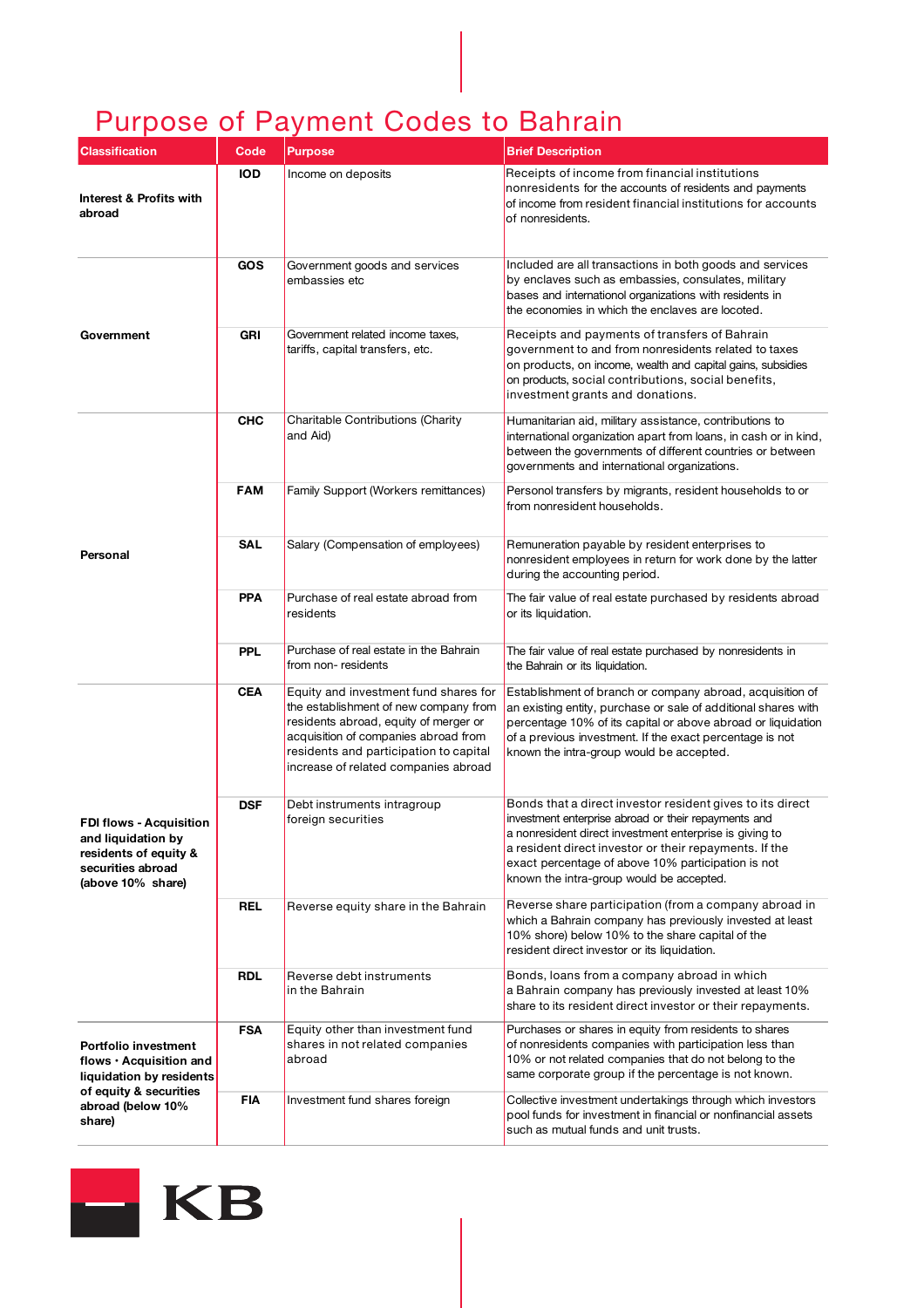| <b>Classification</b>                                                                                                                | Code       | <b>Purpose</b>                                                                                   | <b>Brief Description</b>                                                                                                                                                                                                                                                                                                                                                                            |
|--------------------------------------------------------------------------------------------------------------------------------------|------------|--------------------------------------------------------------------------------------------------|-----------------------------------------------------------------------------------------------------------------------------------------------------------------------------------------------------------------------------------------------------------------------------------------------------------------------------------------------------------------------------------------------------|
| Portfolio investment<br>flows · Acquisition and<br>liquidation by residents<br>of equity & securities<br>abroad (below 10%<br>share) | <b>DSA</b> | Purchases and sales of foreign debt<br>securities in not related<br>companies - Less than a year | Securities issued by nonresidents for example bonds,<br>treasury bills, commercial papers, bankers, acceptances<br>traded in organized markets at market prices with maturity<br>less than a year in companies with capitol participation less<br>than 10% or that do not belong to the same corporate group<br>if the percentage is not known.                                                     |
|                                                                                                                                      | <b>DLA</b> | Purchases and sales of foreign debt<br>securities in not related<br>companies -More than a year  | Securities issued by nonresidents for example bonds,<br>treasury bills, commercial papers, bankers, acceptances<br>traded in organized markets at market prices with maturity<br>more than a year in companies with capital participation less<br>than 10% or that do not belong to the same corporate group<br>if the percentage is not known.                                                     |
|                                                                                                                                      | <b>FDA</b> | Financial derivatives foreign                                                                    | Transactions of residents to financial derivatives of<br>nonresidents according to the gain or loss (margin) that<br>occurs at the settlement of the title and not the<br>underlying instrument.                                                                                                                                                                                                    |
| Lending-repayments<br>and transfers by<br>residents of loans &<br>deposits abroad                                                    | <b>DLF</b> | Debt instruments intragroup loans,<br>deposits foreign (above 10% share)                         | Loans and credit that a direct investor resident gives to its<br>direct investment enterprise abroad or their repayments<br>and a nonresident direct investment enterprise is giving to<br>a resident direct investor or their repayments (within<br>financial institutions are excluded). If the exact percentage<br>of above 10% participation is not known the intra-group<br>would be accepted. |
|                                                                                                                                      | <b>AFA</b> | Receipts or payments from personal<br>residents bank account or deposits<br>abroad               | All inward or outward flows by residents from accounts held<br>with banks abroad.                                                                                                                                                                                                                                                                                                                   |
|                                                                                                                                      | <b>SLA</b> | Loans - Drawings or Repayments on<br>loans extended to nonresidents -<br>Short-term              | All drawings or repayments on loans extended to<br>nonresidents with duration less than a year in companies<br>with capital participation less than 10% or that do not belong<br>to the same corporate group if the percentage is not known.                                                                                                                                                        |
|                                                                                                                                      | <b>LLA</b> | Loans - Drawings or Repayments on<br>loans extended to nonresidents -<br>Long-term               | All drawings or repayments on loans extended to<br>nonresidents with duration more than a year in companies<br>with capital participation less than 10% or that do not belong<br>to the same corporate group if the percentage is not known.                                                                                                                                                        |
|                                                                                                                                      | <b>LEA</b> | Leasing abroad                                                                                   | Financial leases that is leasing agreement of a nonresident<br>with a resident.                                                                                                                                                                                                                                                                                                                     |
|                                                                                                                                      | <b>RFS</b> | Repos on foreign securities                                                                      | Repurchase agreements on securities issued by<br>nonresidents.                                                                                                                                                                                                                                                                                                                                      |
|                                                                                                                                      | <b>TCR</b> | Trade credits and advances receivable                                                            | Extension of credit by the suppliers of goods and<br>services to their customers and advances for work that is in<br>progress or is yet to be undertaken, in the form of<br>prepayment by customers for goods and services not<br>yet provided.                                                                                                                                                     |

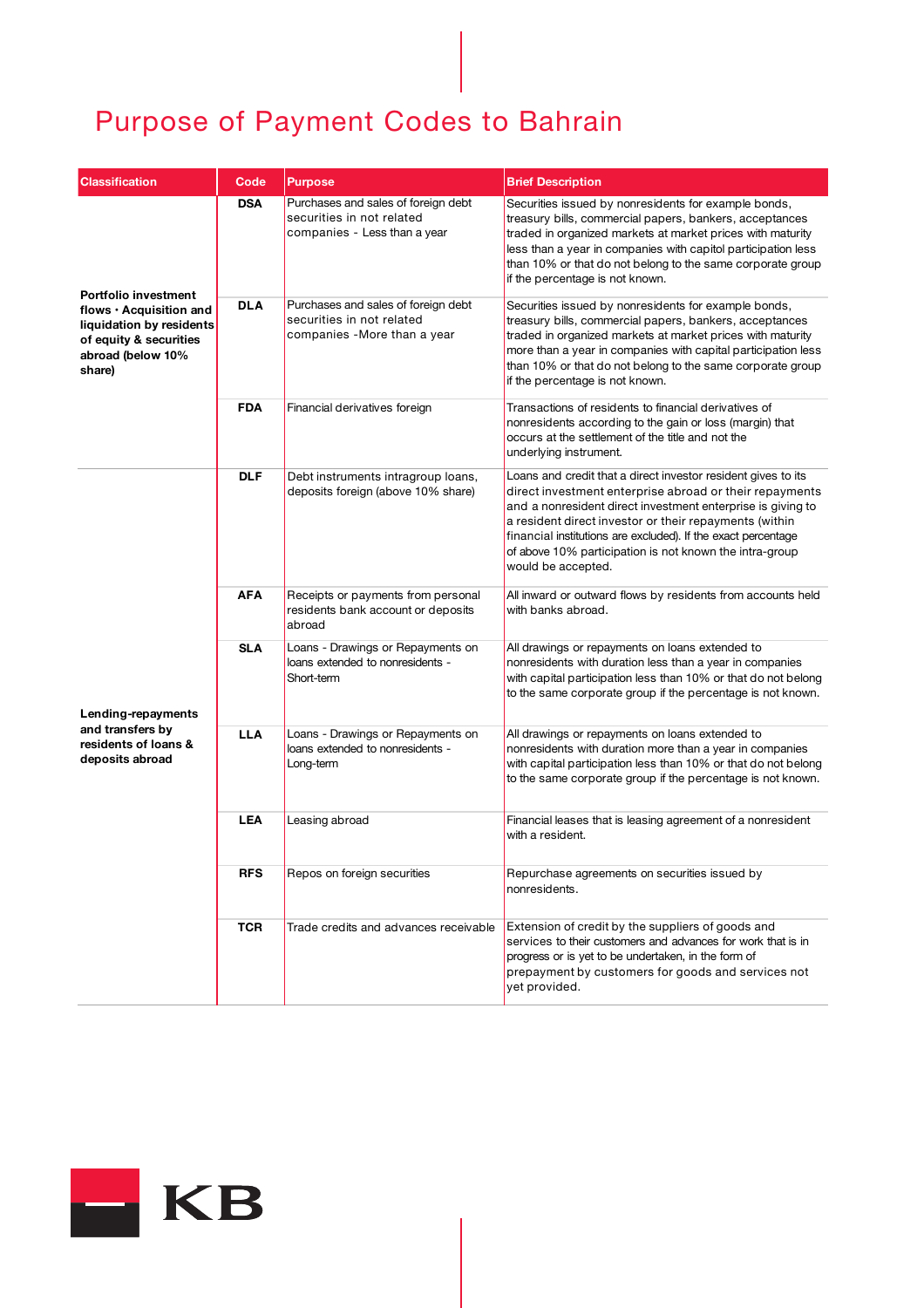#### **3. Liabilities**

| <b>Classification</b>                                                                                                                                     | Code       | <b>Purpose</b>                                                                                                                                                                                                                                                                                             | <b>Brief Description</b>                                                                                                                                                                                                                                                                                                                                                                                                                                                             |
|-----------------------------------------------------------------------------------------------------------------------------------------------------------|------------|------------------------------------------------------------------------------------------------------------------------------------------------------------------------------------------------------------------------------------------------------------------------------------------------------------|--------------------------------------------------------------------------------------------------------------------------------------------------------------------------------------------------------------------------------------------------------------------------------------------------------------------------------------------------------------------------------------------------------------------------------------------------------------------------------------|
| <b>FDI flows - Acquisition</b><br>and liquidation by<br>nonresidents of<br>equity & securities in<br>the Bahrain (above<br>10% share)                     | <b>CEL</b> | Equity and investment fund shares for<br>the establishment of new company in the<br>Bahrain from non- residents, equity<br>of merger or acquisition of companies<br>in the Bahrain from non-residents and<br>participation to capital increase of<br>related companies from nonresidents<br>in the Bahrain | Establishment of branch or other legal entity in the<br>Bahrain from direct investor nonresident or<br>disinvestment. Share relationship above 10%. Acquisition<br>of an existing entity with percentage 10% of its capital<br>or obove in the Bahrain from o nonresident direct investor<br>or liquidation of a previous investment. Purchase or sale of<br>additional shares on o direct investment enterprise resident in<br>the Bahrain or liquidation of a previous investment. |
|                                                                                                                                                           | <b>LDS</b> | Debt instruments Intragroup securities<br>in the Bahrain                                                                                                                                                                                                                                                   | Bonds that a direct investor nonresident gives to its<br>direct investment enterprise in the Bahrain or their repayments<br>and a resident direct investment enterprise is giving to a<br>nonresident direct investor or their repayments. If the exact<br>percentage of above 10% participotion is not known the intro-<br>group would be accepted.                                                                                                                                 |
|                                                                                                                                                           | <b>REA</b> | Reverse equity share abroad                                                                                                                                                                                                                                                                                | Reverse share participation (from a compony in the<br>Bahrain in which a foreign company has previously<br>invested at least 10% share) below 10% to the share<br>capital of the nonresident direct investor or its liquidation.                                                                                                                                                                                                                                                     |
|                                                                                                                                                           | <b>RDA</b> | Reverse debt Instruments abroad                                                                                                                                                                                                                                                                            | Bonds, loans from a company in the Bahrain in which<br>a foreign company has previously invested with at least<br>10% share to its nonresident direct investor or their<br>repayments.                                                                                                                                                                                                                                                                                               |
| <b>Portfolio investment</b><br>flows - Acquisition<br>and liquidation by<br>nonresidents of<br>equity & securities<br>in the Bahrain<br>(below 10% share) | <b>FSL</b> | Equity other than investment fund<br>shares in not related companies<br>in the Bahrain                                                                                                                                                                                                                     | Purchases or shares in equity by nonresidents of shares in<br>resident companies with participation less than 10% or not<br>related companies that do not belong to the same corporate<br>group if the percentage is not known.                                                                                                                                                                                                                                                      |
|                                                                                                                                                           | <b>FIL</b> | Investment fund shares in the Bahrain                                                                                                                                                                                                                                                                      | Collective investment undertakings through which investors<br>pool funds for investment in financial or nonfinancial<br>such as mutual funds and unit trusts.                                                                                                                                                                                                                                                                                                                        |
|                                                                                                                                                           | <b>DSL</b> | Purchases and sales of securities<br>issued by residents in not related<br>companies - Less than a year                                                                                                                                                                                                    | Securities issued by residents for example bonds, treasury<br>bills, commercial papers, bankers acceptances traded<br>in organized markets at market prices with maturity less than<br>a year in companies with capital participation less than<br>10% or that do not belong to the some corporate group if the<br>percentage is not known.                                                                                                                                          |
|                                                                                                                                                           | <b>DLL</b> | Purchases and sales of securities<br>issued by residents in not related<br>companies - More than a year                                                                                                                                                                                                    | Securities issued by residents for example bonds, treasury<br>bills, commercial papers, bankers acceptances traded in<br>organized markets at market prices with maturity more than<br>a year in companies with capital participation less than 10%<br>or that do not belong to the some corporate group if the<br>percentage is not known.                                                                                                                                          |
|                                                                                                                                                           | <b>FDL</b> | Financial derivatives in the Bahrain                                                                                                                                                                                                                                                                       | Transactions of nonresidents to financial derivatives of<br>residents according to the gain or loss (margin) that occurs<br>at the settlement of the title and not the<br>underlying instrument.                                                                                                                                                                                                                                                                                     |
| Lending-repayments<br>and transfers by<br>nonresidents of<br>loans & deposits in<br>the Bahrain                                                           | <b>LDL</b> | Debt instruments intragroup loans,<br>deposits in the Bahrain (above 10%<br>share)                                                                                                                                                                                                                         | Loans and credit that a direct investor nonresident gives to its<br>direct investment enterprise in the Bahrain or their repayments<br>and a resident direct investment enterprise is giving to<br>a nonresident direct investor or their repayments (within<br>financial institutions are excluded). If the exact percentage<br>of above 10% participation is not known the intro-group<br>would be accepted.                                                                       |
|                                                                                                                                                           | <b>AFL</b> | Receipts or payments from person<br>a nonresident bank account in the<br>Bahrain                                                                                                                                                                                                                           | All inward or outward flows by nonresidents from accounts<br>held with banks in the Bahrain.                                                                                                                                                                                                                                                                                                                                                                                         |